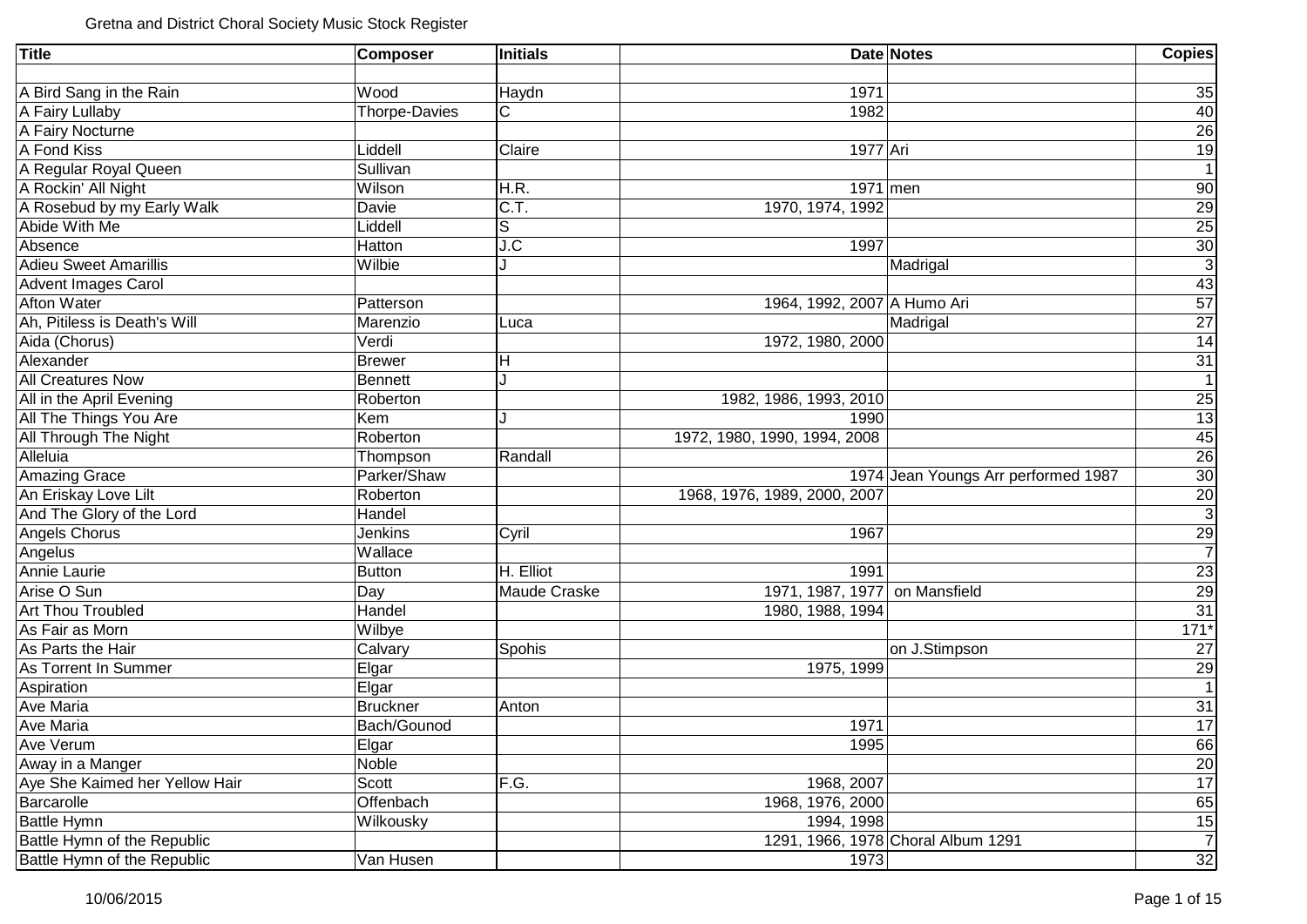| Be not Afraid                         | Mendelssohn     | Elijah         | 1976                            | 24               |
|---------------------------------------|-----------------|----------------|---------------------------------|------------------|
| Be Still My Soul                      | <b>Sibelius</b> |                |                                 |                  |
| <b>Beauteous Mary</b>                 | Garmen          | E              | 3 part ladies                   | $\frac{22}{3}$   |
| <b>Beautiful Dreamer</b>              | Foster          |                | 1977, 1993 ar Bayfort           | 27               |
| <b>Bells of Aberdovey</b>             |                 |                | Welsh 2 part Ladies             | 1                |
| Belmont                               | Trad            |                | 2003                            | 12               |
| Beware                                | Knight          |                | 4 part                          | $\overline{2}$   |
| <b>Big Fat Goose</b>                  | De Lasso        | Orlando        | 1966                            | 32               |
| <b>Bird Songs at Eventide</b>         | Coates          | E              |                                 | 13               |
| Bless 'em All                         | Dexter          |                | 1995                            | 21               |
| <b>Bless This House</b>               | <b>Brahe</b>    |                | mixed Duet                      | $\overline{17}$  |
| <b>Blow Away The Morning Dew</b>      | Monis           |                | 1975                            | 31               |
| <b>Blow Blow Thou Winter Wind</b>     | Rutter          |                | 2011                            | $\overline{7}$   |
| <b>Blow the Wind Southerly</b>        | Jacobson        | Maurice        | 1970, 2001, 2008                | 38               |
| <b>Blue Bird</b>                      | Stanford        |                | 1968, 1976, 2003, 2011          | 47               |
| Blue Bonnets over the Border          | Roberton        | V              | 1972, 2000, 2007                | $6 \overline{6}$ |
| <b>Blue Danube</b>                    |                 |                | 1971, 1990 choral Repertoire 33 | 49               |
| <b>Bobby Shaftoe</b>                  | Whittaker       | W.G.           | 1997, 2008                      | 17               |
| <b>Bois Epais</b>                     | Lully           |                | 1972 ar Geehl                   | 25               |
| <b>Bonnie Dundee</b>                  | Roberton        |                | 1964, 1977                      | 33               |
| Bonnie Langholm                       | Allison         | J.W.           | 1989                            | 30               |
| Bonnie Wee Thing                      | Roberton        |                | 1997                            | 19               |
| Bonnie Wee Thing                      | Loue            |                | 1997                            | 11               |
| Bonnie Wee Window                     | Moodie          | W              |                                 | $\overline{1}$   |
| <b>Breathes There The Man</b>         | Wadely          | Dr             |                                 | $\frac{25}{5}$   |
| <b>Bridal Song</b>                    | Baiuton         |                | female voices                   |                  |
| <b>Bridge Over Troubled Water</b>     | Simon           | Paul           | 1987, 1986                      | 19               |
| <b>Brightly Dawns our Wedding Day</b> | Sullivan        |                |                                 | $\overline{1}$   |
| <b>Brother James's Air</b>            | Monosa          |                | 1997 ar G. Jacobson             | 15               |
| By Babylon's Wave                     | Gounod          |                | 1967                            | $\frac{28}{9}$   |
| Ca The Yowes                          |                 |                | 2007, 2008, 2011                |                  |
| Caleno Custureme                      | Roberton        |                | 1973, 1989, 1997                | 17               |
| Camelot                               | Loster & Loawe  |                |                                 | 13               |
| Camelot                               |                 |                | 1997 Selection                  |                  |
| <b>Candlelight Carol</b>              | <b>Ruttes</b>   |                |                                 | 15               |
| Cargoes                               | Gardiner        | <b>Balfour</b> |                                 | 11               |
| Carol of the Bells                    | Leontovich      |                |                                 | 28               |
| Cavatina                              | Deer Hunter     |                | 2000 Men arr Dinham             | 6 <sup>1</sup>   |
| Celtic Litany                         | Roberton        |                |                                 | 1                |
| Cherubim                              | Bortnianski     |                | 1975                            | 45               |
| Child of God                          | Torri           | Salhi          |                                 | 14               |
| <b>Chorus from Bartered Bride</b>     | Smetana         |                |                                 | 10               |
| Christians be Joyful                  | Bach            |                |                                 | $\bf{8}$         |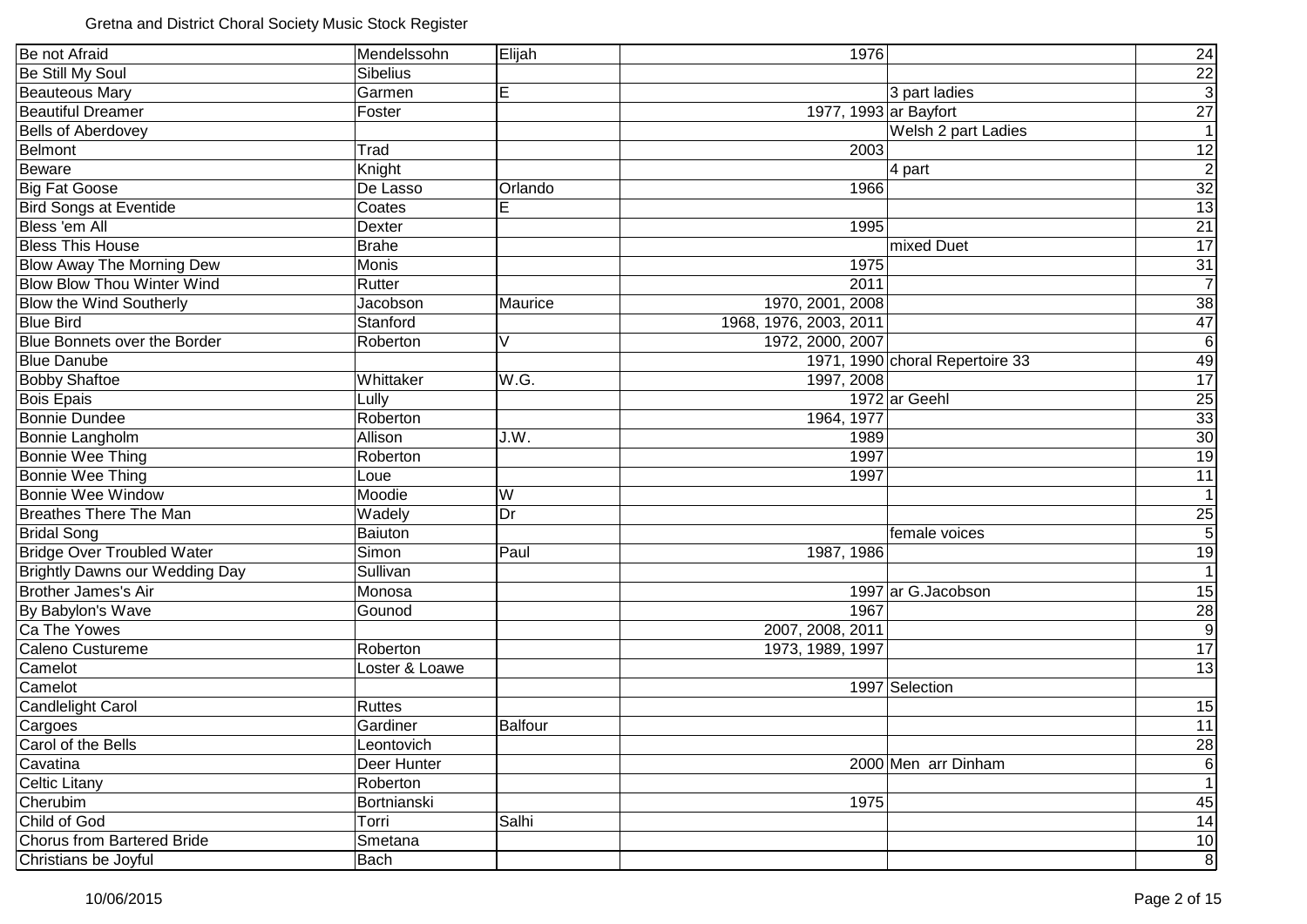| Christmas Carols, Old & New             |                 |                  |                                    | Medley                  | 42                  |
|-----------------------------------------|-----------------|------------------|------------------------------------|-------------------------|---------------------|
| Christmas is Coming                     | Davies          | Walford          |                                    |                         |                     |
| Christmas Song                          | Meltorme        |                  | 2011                               |                         |                     |
| Christopher Robin is saying his Prayers | Simson          | Fraser           | 1972                               |                         |                     |
| Climb Every Mountain                    | Rogers          |                  | 1969, 1986                         |                         |                     |
| <b>Close Thine Eyes</b>                 | Davies          |                  | 1966, 1969, 1974, 1992, 1998 Repco |                         |                     |
| <b>Cloud Capped Towers</b>              | <b>Stevens</b>  |                  | 1985                               |                         | <u>ಜူမြို့ ကြီး</u> |
| Come Holy Ghost                         |                 |                  |                                    | Trad                    | $\overline{12}$     |
| <b>Come Landlord</b>                    | Westcott        | F                |                                    |                         | $\overline{30}$     |
| Come Pretty Wag                         | Parry           |                  |                                    |                         | $\overline{3}$      |
| Come Soon                               | <b>Brahms</b>   |                  |                                    | 4 part                  | $\overline{1}$      |
| Come to the Fair                        | Easthope        | Martin           | 1989, 1994                         |                         | 34                  |
| <b>Come Tuneful Friends</b>             | Lloyd           |                  |                                    |                         | $\overline{27}$     |
| Come, Come my Voice                     | <b>Back</b>     |                  |                                    | arr Whitehead           | $\mathbf{1}$        |
| Come, see where golden-hearted Spring   | Handel          |                  |                                    | arr Whittaker           | $\overline{3}$      |
| Comrades Song of Hope                   | Adam            |                  | 1980, 1999                         |                         | 41                  |
| Count Your Blessings                    | Morgan          |                  | 1978, 1988 arr Lucas               |                         | 41                  |
| <b>Coventry Carol</b>                   |                 |                  |                                    | Trad, single sheet      | $\overline{18}$     |
| <b>Cowboy Carol</b>                     | Sargeant        |                  | 1967                               |                         | $\overline{21}$     |
| <b>Cradle Song</b>                      | Gibbs           |                  |                                    | Ladies                  | $\overline{22}$     |
| <b>Cradle Song</b>                      | Longnure        |                  |                                    | Ladies                  | $\overline{20}$     |
| <b>Cradle Song</b>                      | Schubert        |                  |                                    |                         | $\overline{16}$     |
| <b>Cradle Song</b>                      | <b>Brahms</b>   |                  |                                    | 1989 Ladies 3 parts     | $\overline{26}$     |
| <b>Cradle Song</b>                      | <b>Bynd</b>     |                  |                                    | female voices           | 1                   |
| <b>Cradle Song</b>                      | Mozart          |                  |                                    | 2 part, arr Jacobson    | $\mathbf{1}$        |
| Cream, Croudie, Quick, Quick            | McConachie      |                  |                                    |                         | $\overline{1}$      |
| <b>Creation's Hymn</b>                  | <b>Beeth</b>    |                  |                                    | 1964, 1980 arr Sargeant | 19                  |
| Crimond                                 | Trad            |                  | 1969, 1992, 1994                   |                         | $\frac{34}{1}$      |
| Crown of Roses                          | Tchaikovsky     |                  |                                    |                         |                     |
| Cuddle Doon                             | Robeton         |                  | 1976                               |                         | 24                  |
| <b>Cumbrian Carol for Christmas</b>     |                 |                  |                                    |                         |                     |
| Cupid                                   | Ireland         |                  |                                    |                         | 28                  |
| Cwm Rhonda                              | Hughes          | John             | 1987, 1994                         |                         | 41                  |
| Dance to your Daddy                     |                 |                  |                                    | 3 part Ladies           | $\overline{1}$      |
| Dance to your Shadow                    | Johnson         | R                | 1967                               |                         | $\frac{26}{1}$      |
| Dandling Song                           |                 |                  |                                    |                         |                     |
| Dashing Away with the Smoothing Iron    | Lawrence        |                  | 1967                               |                         | 27                  |
| Dashing White Sergeant                  | Roberton        |                  | 1987, 1995                         |                         | 17                  |
| David of the White Rock                 | Evans           | н                | 1968                               |                         | 14                  |
| De Battle of Jerico                     | Lang            | $\overline{c.s}$ | 1969, 1987, 1994, 1998, 2010       |                         | $\overline{9}$      |
| De Gospel Train                         | Roberton        |                  | 1971, 1990                         |                         | 33                  |
| Dead in the Sierras Col. Taylor         |                 |                  |                                    |                         | 13                  |
| Deep in the Night                       | Schubert-Luboff |                  |                                    |                         | $\overline{1}$      |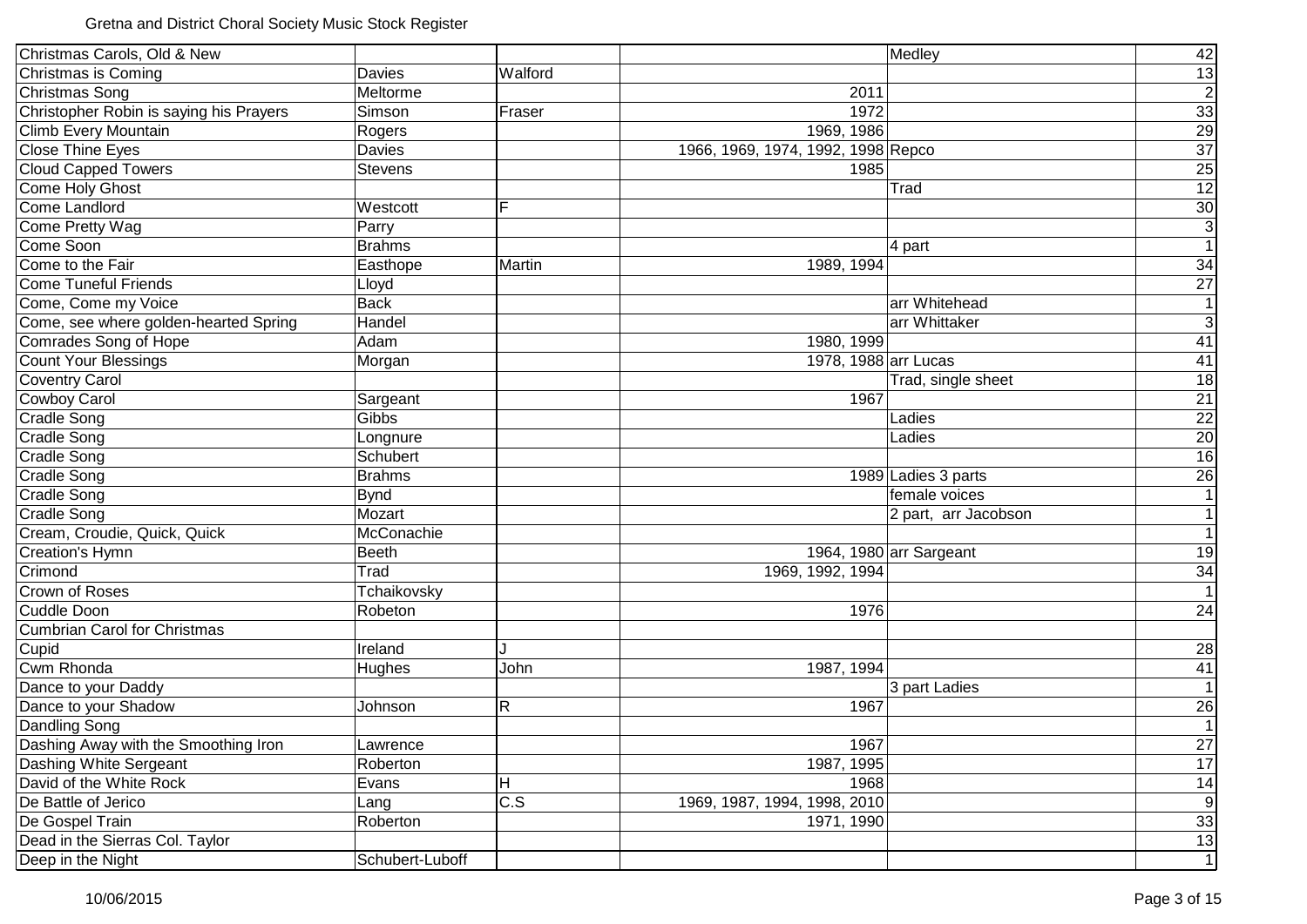| Deep River                                     | Tront                   |                |                                    | 2008 Burleigh (Men) 2 | 13                                                                    |
|------------------------------------------------|-------------------------|----------------|------------------------------------|-----------------------|-----------------------------------------------------------------------|
| Deep River                                     | Mansfield               |                |                                    |                       | 17                                                                    |
| Devotion                                       | Armstrong/Gibbs         |                |                                    |                       | <b>25</b>                                                             |
| Diadem                                         |                         |                | 1970, 1982, 1991, 1994 psalm       |                       |                                                                       |
| Die Loreley                                    |                         | Fred           |                                    |                       | $\frac{23}{26}$                                                       |
| Ding Dong, Merrily on High                     | Jackson                 | F              |                                    |                       | $\overline{48}$                                                       |
| Distracted with Care                           |                         |                |                                    |                       | $\overline{\mathbf{4}}$                                               |
| Doe Loreley                                    |                         |                |                                    |                       | $\overline{3}$                                                        |
| Donald Ewan's Wedding                          | Maxwell                 | G              | 1970, 1989, 2007                   |                       | $\overline{2}$                                                        |
| Dormi Jesu                                     | Rutter                  |                |                                    |                       | 18                                                                    |
| Down by the Riverside                          | Gardven                 | M              | 1969, 1970, 1974, 1986, 1993, 1997 |                       | 24                                                                    |
| Down Vauxhall Way                              |                         |                |                                    |                       | $\overline{1}$                                                        |
| Dream Angus                                    | Roberton                |                | 1968, 1988, 1994                   |                       | 27                                                                    |
| Dry Bones                                      | Rogers/Osbourne         |                | 1963, 1988, 2003                   |                       | $\overline{28}$                                                       |
| <b>During Music</b>                            | <b>Bush</b>             |                |                                    |                       | 65                                                                    |
| <b>Early Morn</b>                              | Boughton                | $\mathsf{R}$   |                                    |                       | $\overline{23}$                                                       |
| <b>Easter Parade</b>                           | <b>Berlin</b>           |                | 2011                               |                       | 23                                                                    |
| Elegie                                         | Massenet                | J              | 1973                               |                       |                                                                       |
| Ellan Vanim                                    | Jacobson                | M              | 1975, 1987, 1980, 1999, 2003, 2008 |                       | $\begin{array}{r}\n 32 \\  \hline\n 32 \\  \hline\n 31\n \end{array}$ |
| Evening & Morning                              | Oakley                  |                |                                    |                       |                                                                       |
| Evening Hymn                                   | Gardiner                | <b>Balfour</b> |                                    |                       | $\overline{31}$                                                       |
| <b>Evening Pastorale</b>                       | Shaw                    | Wilfred        |                                    | Men                   | $\sqrt{5}$                                                            |
| <b>Evening Peace</b>                           | Mozart on Jacobson      |                |                                    | 1994 (t & Bass) (Meu) | $\overline{7}$                                                        |
| <b>Ever True</b>                               | Hatton                  |                |                                    |                       | 26                                                                    |
| Everyone Sang                                  | Horrocks                | H              |                                    |                       | 41                                                                    |
| <b>Faery Chorus</b>                            | Boughton                |                | 1963, 1968, 1975, 1980             |                       | 67                                                                    |
| Fain Would I Change That Note                  | Wood                    |                |                                    |                       | 26                                                                    |
| Fair as the Morn                               | <b>Brahms</b>           |                |                                    |                       | $\overline{22}$                                                       |
| Fair May Queen                                 | Lorenzio                |                |                                    |                       | $\overline{24}$                                                       |
| <b>Fairest Isle</b>                            | Purcell                 | H              | 1980                               |                       | $\overline{51}$                                                       |
| False Love                                     | Elgar                   |                |                                    |                       | $\overline{1}$                                                        |
| Far Away                                       | Mansfield               | P.J            | 1964, 1973, 1991                   |                       | 60                                                                    |
| Farmer What's in Your Bag                      | Lasso                   | Orlando d      | 1967                               |                       | 28                                                                    |
| Fear Not, O Lord                               | Voodcoch                |                |                                    |                       | $\mathbf{1}$                                                          |
| Feasting I Watch                               | Elgar                   |                |                                    |                       | $\mathbf{1}$                                                          |
| Fidele                                         | Armstrong - Gibbs $ C $ |                |                                    |                       | 26                                                                    |
| Fire, Fire My Heart                            | Marley                  | Thos           |                                    |                       | $\mathbf{1}$                                                          |
| Fledermans                                     | <b>Strauss</b>          |                |                                    |                       | 34                                                                    |
| <b>Flower Carol</b>                            | Trad                    |                |                                    |                       | $\mathbf{1}$                                                          |
| Fly Singing Bird                               | Elgar                   |                |                                    | Ladies                | $\mathbf{1}$                                                          |
| For the Beauty of the Earth & Brightest & Best | <b>Bach</b>             |                |                                    |                       | $27\,$                                                                |
| Four Songs of Innocence                        | Davies                  | Walford        |                                    |                       | $\mathbf{2}$                                                          |
| From the Green Heart of the Waters             | Taylor                  | S Colevidge    |                                    |                       | $\overline{23}$                                                       |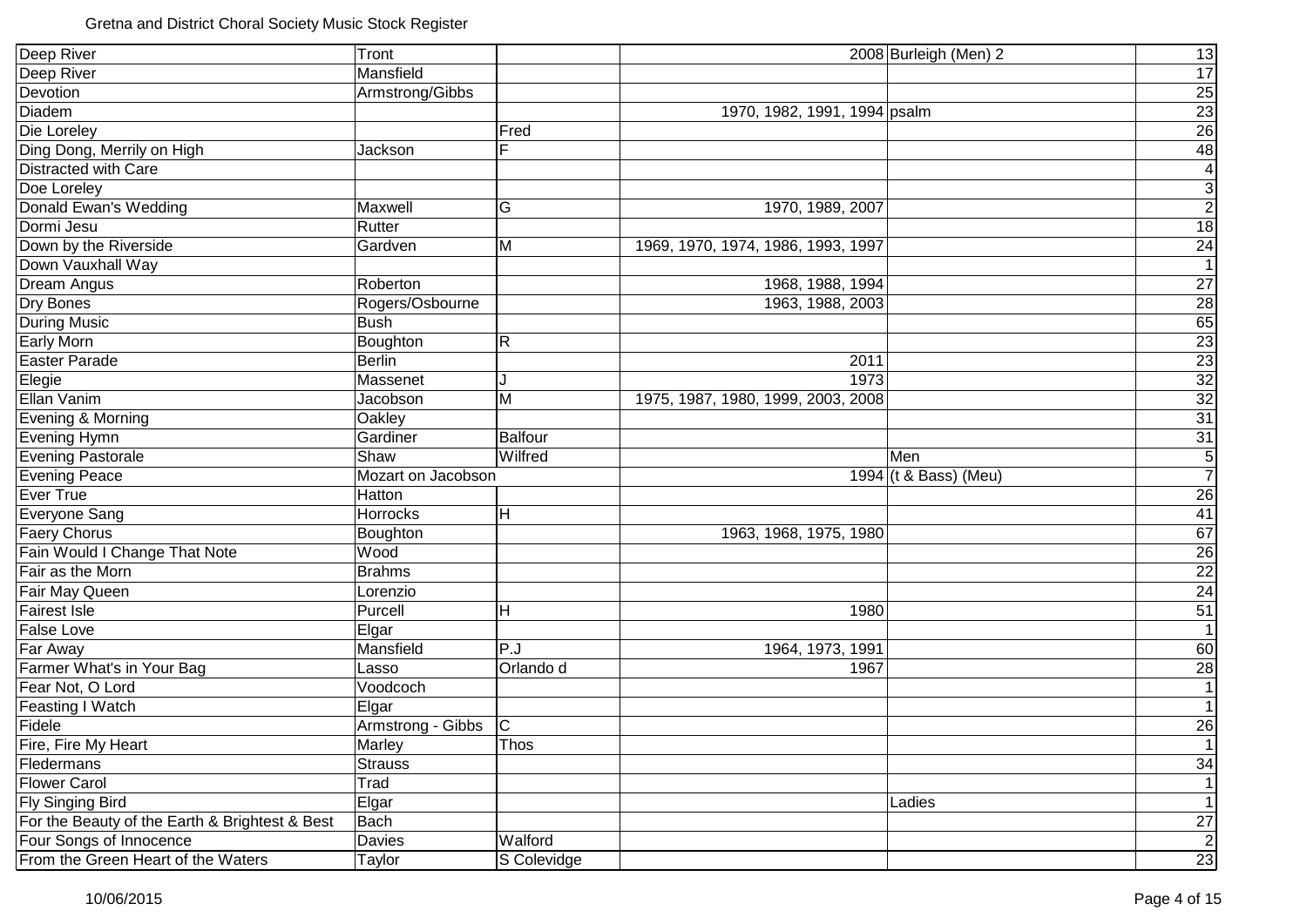| Frostiana (Carol)                       | Randall-Thompson    |             |                                    |                   | $\overline{9}$   |
|-----------------------------------------|---------------------|-------------|------------------------------------|-------------------|------------------|
| Funiculi Funicula                       | Denza               |             |                                    |                   | $\overline{2}$   |
| Gabriel's Message                       | Poltman             | E           |                                    |                   | 23               |
| <b>Gaily Tripping</b>                   | Sullivan            |             |                                    | Ladies            | 1                |
| <b>Garden of Happiness</b>              | Wood                | D           | 1989, 1996                         |                   | 26               |
| Garotte for Bach                        |                     |             | 1982                               |                   | 30 <sub>o</sub>  |
| Gay Highway                             | Mansfield           |             | 1972, 1990                         |                   | 44               |
| Girl With the Buckle on her Shoes       | Havelock-Nelson     |             | $2000$ trad                        |                   | 11               |
| <b>Girls Were Made to Love and Kiss</b> | Lehow               |             | 1978, 1986, 1991                   |                   | 22               |
| <b>Glasgow Highlanders</b>              | McCallum            |             | 1964, 1988, 1993, 1998             |                   | 27               |
| Glory and Love                          | Gounod              |             | 1985, 1988, 1996                   |                   | $\frac{28}{8}$   |
| <b>Go Lovely Rose</b>                   | Bainton             |             |                                    | Ladies            |                  |
| <b>Go Lovely Rose</b>                   | Maukham             | Lee         | 1971                               |                   | 39               |
| Go Song of Mine                         | Elgar               |             |                                    | 20 S.S            | 40               |
| God is a Spirit                         | <b>Bennett</b>      | W.S         |                                    |                   | $\overline{1}$   |
| God is Living, God is Here              | <b>Bach</b>         |             |                                    |                   | 30               |
| God Save the Queen                      | Elgar               |             |                                    |                   | $\overline{17}$  |
| God's Choir                             | Overholt            |             | 1973, 1982, 1985, 1989, 1993, 1996 |                   | 24               |
| <b>Going Home</b>                       | Dvorak              |             | 1974                               |                   | $\overline{27}$  |
| Golden Slumbers                         | Noble               | Harold      |                                    |                   | 39               |
| Golden Slumbers                         | <b>Bridge</b>       | Frank       |                                    |                   | 11               |
| Golden Slumbers                         | Roberton            | Hugh        |                                    |                   | $\mathbf{2}$     |
| Gonna Rise up Singin                    |                     |             | 2010                               |                   | $\overline{5}$   |
| Good Night                              | Jones               | M           |                                    |                   | $\overline{3}$   |
| Gopak                                   | Moussoraski/Gheel   |             |                                    |                   | $6 \overline{6}$ |
| Grant Thou to us Thy Peace              | Bach                |             | 1964                               |                   | 22               |
| <b>Gretna Green</b>                     | Roberton            |             | 1971, 1988, 14993, 1999            |                   | $\overline{27}$  |
| Gwahoddiad                              | <b>Tudor-Davies</b> |             |                                    | 1998 Men's Voices | $\overline{7}$   |
| Had We but Hearkened                    | <b>Davies</b>       | Walford     |                                    |                   | 20               |
| Hail Bright Abode                       | Wagner/Tannhouses   |             |                                    |                   | 11               |
| Hail Gift of Song                       | Wagner/Tannhouses   |             |                                    |                   | 1                |
| Hail is the Chief                       | Scott               | Sir. Walter |                                    | R Bishop          | 14               |
| Hail Noble Hall                         | Wagner              |             | 1978                               |                   | 35               |
| Hail Risen Lord                         | Rigby               | W           |                                    |                   | $\overline{1}$   |
| Hallelujah                              | Handel              |             |                                    |                   | 23               |
| <b>Hark the Lark</b>                    | Schubert            |             |                                    |                   | 20               |
| Hark, Hark my Soul                      | Shelley             | H.R         |                                    |                   | 25               |
| <b>Harvest Song</b>                     | Brahms/Tolmadge     |             | 1970, 1990                         |                   | 34               |
| Haste Ye Sogt Gales                     | <b>Dicks</b>        | E.A         |                                    |                   | 36               |
| He is gone on the Mountain              | Stephen             |             | 1963                               |                   | 30               |
| Hear My Prayer                          | Mendelssohn         |             | 1964, 1967, 2003                   |                   | 48               |
| <b>Herachitus</b>                       | Stanford            | C.V         | 1968, 2003                         |                   | $\frac{25}{7}$   |
| Herd maiden's Song                      | Dlack/Roberton      |             |                                    |                   |                  |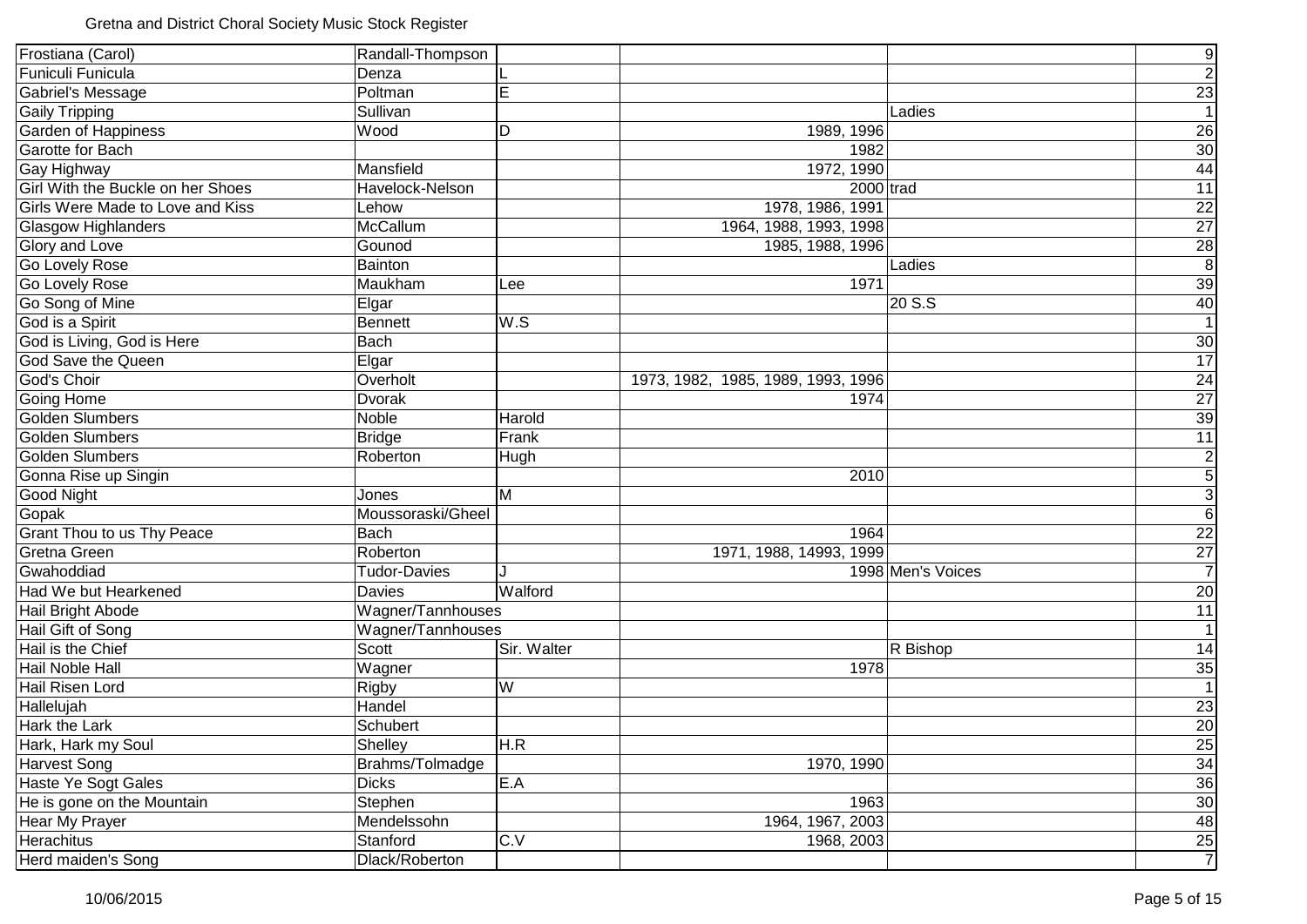| Here Comes a Brisk Young Sailor<br>33<br>Rowley<br>Here is the Little Door<br><b>Howells</b><br>20<br>1974<br>$\overline{26}$<br>Here's a Health unto His Majesty<br>Ould<br>G<br>$\overline{26}$<br>He's got the Whole World<br>Sargeant<br>13<br><b>Hey Diddle Diddle</b><br>House<br>2001 |
|----------------------------------------------------------------------------------------------------------------------------------------------------------------------------------------------------------------------------------------------------------------------------------------------|
|                                                                                                                                                                                                                                                                                              |
|                                                                                                                                                                                                                                                                                              |
|                                                                                                                                                                                                                                                                                              |
|                                                                                                                                                                                                                                                                                              |
|                                                                                                                                                                                                                                                                                              |
| <b>Highland Love Song</b><br>25<br>1982, 1986<br>Roberton                                                                                                                                                                                                                                    |
| <b>Highland Milking Song</b><br><b>Nesbit</b><br>Ladies                                                                                                                                                                                                                                      |
| <b>Hobed O Hilion</b><br>63<br>1965, 1973<br><b>Morris</b>                                                                                                                                                                                                                                   |
| <b>Holy Boy</b><br>30<br>1980 see in pile at end of H's<br>Leland<br>John                                                                                                                                                                                                                    |
| <b>Holy City</b><br>Adams                                                                                                                                                                                                                                                                    |
| Holy, Holy, Holy<br>Schubert                                                                                                                                                                                                                                                                 |
| 21<br>Home Sweet Home<br><b>Dicks</b><br>E.A<br>1967                                                                                                                                                                                                                                         |
| Homing<br>Del Riego                                                                                                                                                                                                                                                                          |
| Homing<br>2000                                                                                                                                                                                                                                                                               |
| Ho-no my Nut-Brown Maiden<br>Jacobson                                                                                                                                                                                                                                                        |
| <b>How Blest are Shepherds</b><br>Woodgate                                                                                                                                                                                                                                                   |
| How Calm the Evening<br>Elgar                                                                                                                                                                                                                                                                |
| 25<br>How Lovely Are Thy Dwellings<br><b>Brahms</b><br>1973, 1977, 1982                                                                                                                                                                                                                      |
| $\overline{28}$<br>How Lovely Are the Messengers<br>Mendelssohn<br>1981, 1988, 1998                                                                                                                                                                                                          |
| 30<br>How Pleasant Are Thy Dwellings<br><b>Brahms</b>                                                                                                                                                                                                                                        |
| 24<br><b>How Sweet I Roamed</b><br><b>Blower</b>                                                                                                                                                                                                                                             |
| 14<br><b>Humpty Dumpty</b><br>Murrill<br>H                                                                                                                                                                                                                                                   |
| <b>Hunting Chorus</b><br>Cellier<br>A<br>15                                                                                                                                                                                                                                                  |
| <b>Hunting Song</b><br>Mendelssohn/Bowtoldi                                                                                                                                                                                                                                                  |
| Weber<br>26<br>Huntsman's Chorus<br>1963, 1982, 1988, 1993<br>Von                                                                                                                                                                                                                            |
| Hush-a-ba, Birdie, Croon, Croon<br>Moffat<br>16<br>1997                                                                                                                                                                                                                                      |
| 26<br>I Bought a Cat<br>A<br>Copeland                                                                                                                                                                                                                                                        |
| 18<br>Don't Know How to Love Him<br>Webber<br>1992 Ladies<br>Lloyd                                                                                                                                                                                                                           |
| 22<br>I Follow with my Lord<br>Roberton                                                                                                                                                                                                                                                      |
| 11<br>Got a Robe<br>Mansfield<br>1985, 2000                                                                                                                                                                                                                                                  |
| Got Plenty of 'Nuttin'<br>14<br>Gershwin<br>2001                                                                                                                                                                                                                                             |
| Know where I'm Going<br>Noble<br>Н                                                                                                                                                                                                                                                           |
| 19<br>She Komberera<br>Africom<br>1999                                                                                                                                                                                                                                                       |
| sing of a Maiden                                                                                                                                                                                                                                                                             |
| Sing the Birth<br>34<br>Parry                                                                                                                                                                                                                                                                |
| 25<br>waited for the Lord<br>Mendelssohn                                                                                                                                                                                                                                                     |
| I was Glad when they Said Unto Me<br>Parry<br>32                                                                                                                                                                                                                                             |
| Mozart<br>I will call upon the Lord<br>1974, 1982<br>25                                                                                                                                                                                                                                      |
| I Will Sing of Thy Power<br>Sullivan                                                                                                                                                                                                                                                         |
| 43*14<br>I Wonder as I Wander<br><b>Niles</b><br>1966                                                                                                                                                                                                                                        |
| 27<br>Iona Boat Song<br>Roberton<br>1975, 1995                                                                                                                                                                                                                                               |
| I'd Like to Teach The World to Sing<br>15<br>Milt<br>1999<br>Rogers                                                                                                                                                                                                                          |
| Il Bacio<br>1976<br>Arditi/Geehl<br>28                                                                                                                                                                                                                                                       |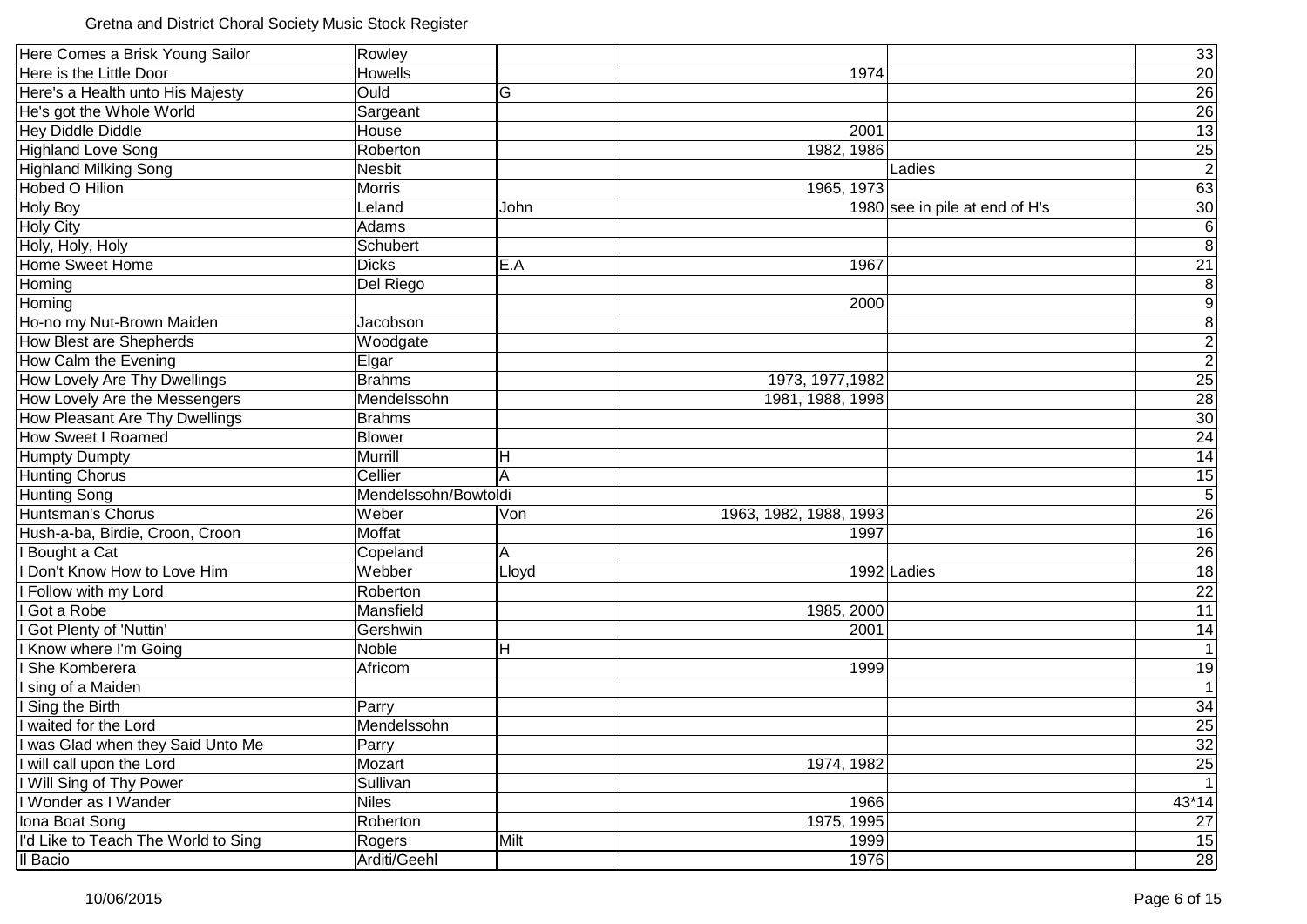| I'll Follow My Secret Heart        | Coward               | $\overline{\mathsf{N}}$ | 1998 Ladies                         | 27              |
|------------------------------------|----------------------|-------------------------|-------------------------------------|-----------------|
| I'm a Rolling                      | Mansfield            |                         | 1986, 1995                          | 29              |
| In a Monastery Garden              | Kelelbey             |                         | 1969, 1974, 1987, 1994              | $\overline{27}$ |
| In Dulci Jubilo                    |                      |                         |                                     | $\overline{1}$  |
| In Silent Night                    | <b>Brahms</b>        |                         | 1981                                | 23              |
| In Slumber Rest                    | Trad                 |                         |                                     | 40              |
| In the Gloaming                    | <b>Hill</b>          | Lady A                  | 1971, 1975, 1982, 1985              | 36              |
| In The Still of the Night          | Porter               | Cole                    |                                     | 1               |
| In This Hour of Softened Splendour | Pinsuti              |                         |                                     | $\overline{3}$  |
| In Youth is Pleasure               | Murrill              | Herbert                 |                                     | 28              |
| Insanae et Vanae Curae             | Hydn                 |                         | 1978                                | 30              |
| Iona                               | Walters              | Edmund                  | Carol                               | 19              |
| <b>Irish Candle Song</b>           | Esplin               | G                       |                                     | $\overline{22}$ |
| <b>Island Homing Song</b>          | Roberton             |                         | 1968, 1993                          | 40              |
|                                    |                      |                         | 1968, 1978, 1982, 1985, 1988, 1998, |                 |
| Isle of Mull                       | Roberton             |                         | 2003                                | 25              |
| It Comes from the Misty Ages       | Elgar/Immison        |                         |                                     |                 |
| It was a Lover and his Lass        | Warrell              | Arthur                  |                                     |                 |
| It was the Hour of the Quiet Night | Trad                 |                         |                                     | $\frac{22}{27}$ |
| It's a Grand Night for Singing     | Rogers               |                         | 1999                                | 11              |
| Jerusalem                          | Parry/Jacobson       |                         | 1999                                | 15              |
| Jesu Joy                           | Allen                |                         | 1967, 1980, 1988, 2010              | $\vert 4 \vert$ |
| Jesus and the Traders              | Kodaly               |                         |                                     | 29              |
| <b>Jingle Bells</b>                | Pierpont             |                         |                                     | 20              |
| John Anderson, My Bo               | Loue                 | $\overline{\mathsf{R}}$ | 1986 single sheet                   | 13              |
| John Cook                          | Musgrave             | Thea                    |                                     | $\frac{22}{1}$  |
| John Peel                          | West                 |                         |                                     |                 |
| Johnnie Cope                       | <b>Thorpe-Davies</b> |                         | 1964, 1975                          | 26              |
| Joy to the World                   | Rutter               |                         | 1992                                | 16              |
| Jubilate Deo                       | Tomlins              |                         |                                     | 22              |
| June is Bustin' out all Over       | Rogers               |                         | 1978, 1981, 1986                    | 22              |
| Kaleenka                           | Goldman              | M                       | 1977, 1989, 2000                    | 44              |
|                                    |                      |                         | 1971, 1973, 1975, 1976, 1977, 1978, |                 |
| Kedron                             |                      |                         | 1981, 1991, 1997 2003               | 51              |
| Keep the Home Fires Burning        | Novello              |                         | 1995                                | 25              |
| Killarney                          | <b>Balfe</b>         |                         | 1989                                | 40              |
| <b>King Arthur</b>                 | Roberton             |                         | 1968, 1980, 1988, 1993, 1998        | 32              |
| Kitty My Love, Will You Marry Me   | Deale                |                         | Ladies                              | 35              |
| La Danza                           | Rossini              |                         | 1973, 1981, 1986, 1995              | 33              |
| Laird O'Cockpen                    | Roberton             |                         | 1963                                | 13              |
| Land of Hope and Glory             | Elgar                |                         | 1980, 1985, 1989                    | 27              |
| Lark in the Clear Air              | Rowley               |                         | 1974, 1985                          | 30              |
| Lass of Richmond Hill              | Hook                 |                         | on Phillips                         | 14              |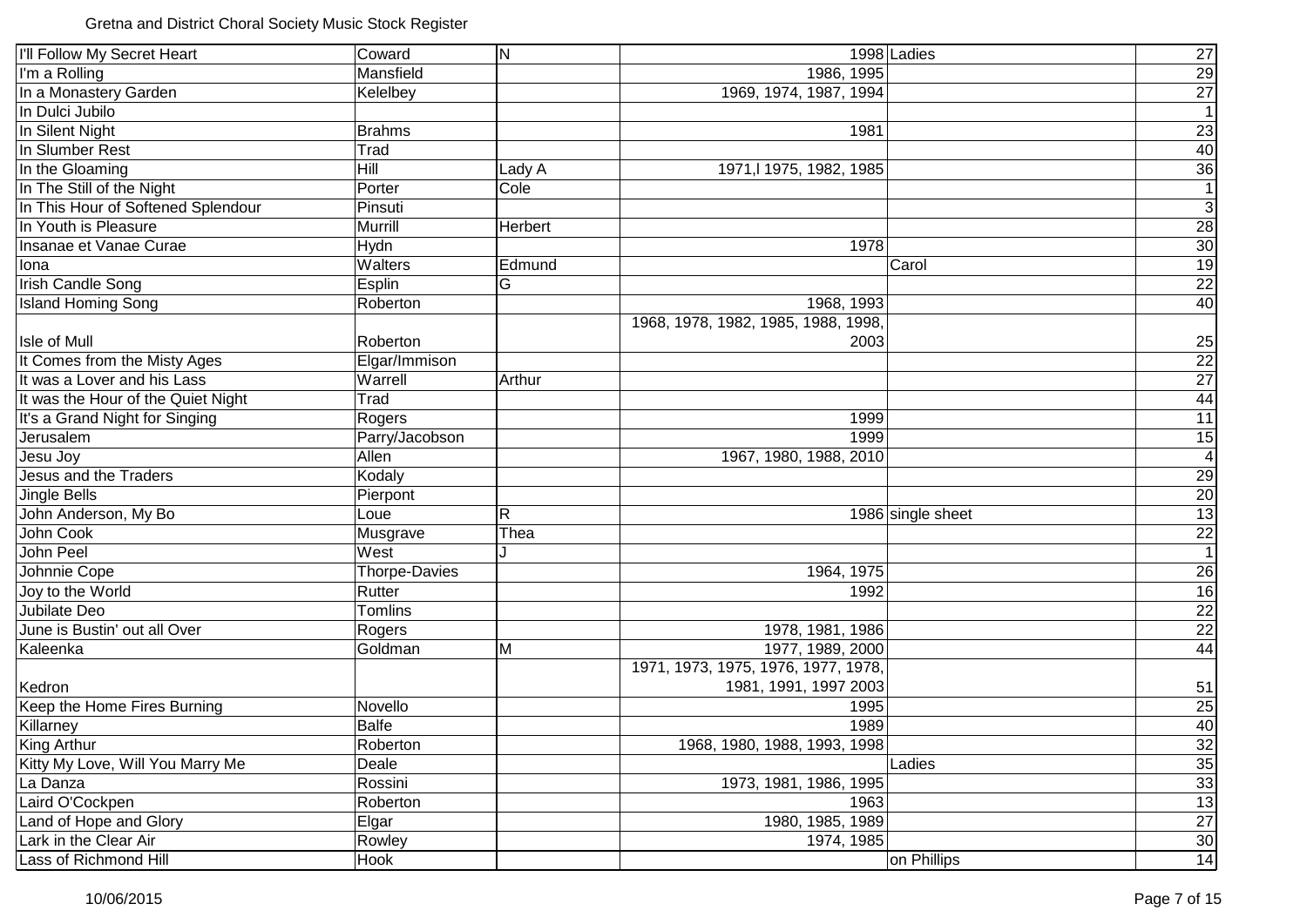Gretna and District Choral Society Music Stock Register

| Lass with the Delicate Air             | Noble            | $\overline{\mathsf{H}}$ | 1976, 1998                          |                           | 13                              |
|----------------------------------------|------------------|-------------------------|-------------------------------------|---------------------------|---------------------------------|
| Lass with the Delicate Air             | Challinor        |                         | 1976, 1998                          |                           |                                 |
| Laudamus                               | Owen             |                         | 1969, 1971, 1972, 1985, 1990        |                           | $\frac{12}{43}$ $\frac{43}{21}$ |
| Laugh and Be Merry                     | Sweeting         |                         |                                     |                           |                                 |
| Leave your Flock                       | <b>Brook</b>     |                         |                                     |                           | $\overline{1}$                  |
| Let Their Celestial Concerts all Unite | Handel           |                         | 1978, 1981                          |                           | 29                              |
| Let us Break Bread Together            | Cormier          |                         | 1977, 1985, 1994                    |                           | $\overline{17}$                 |
| Let us Now praise Famous Men           | Vaughan/Williams |                         |                                     |                           | $\overline{22}$                 |
| Let us Praise God Together             |                  |                         |                                     | thin sheet                | $\overline{1}$                  |
| Liebestraum                            | Liszt            |                         | 1975                                |                           | $\overline{24}$                 |
| <b>Lift Thine Eyes</b>                 | Mendelssohn      |                         |                                     |                           | $\overline{23}$                 |
| Lift Thine Eyes (+ O Lovely Peace)     |                  |                         | 1982, 1985                          |                           | $\overline{11}$                 |
| Light as Air                           | Gouhod           |                         |                                     |                           | $\overline{2}$                  |
| Like to the Damask Rose                | Elgar            |                         |                                     |                           | $\overline{37}$                 |
| <b>Lil Brack Sheep</b>                 | Woodgate         |                         | 1965, 1970                          |                           | 49                              |
| Lil Liza Jane                          | Murray           | Lyn                     | 1992                                |                           | 19                              |
| Linden Lea                             | Williams         | V                       | 1980, 1987, 1994, 2011              |                           | 34                              |
| Listen to the Lambs                    | Deft             | Nathaniel               |                                     |                           | 10                              |
|                                        |                  |                         | 1971, 1975, 1985, 1988, 1994, 2008, |                           |                                 |
| Little David, Play on yo' Harp         | Sargeant         |                         | 2010                                |                           | 26                              |
| <b>Little Donkey</b>                   | <b>Boswell</b>   | E                       |                                     | Ladies                    | 22                              |
| Little Sandman                         | Moffat           |                         |                                     |                           | $\overline{1}$                  |
| Little Tommy Went a Fishing            | Macey            |                         | 1991, 1996                          |                           | 24                              |
| Little White Hen                       | Scandello        |                         |                                     |                           | $\frac{23}{8}$                  |
| Loch Lomond                            | Roberton         |                         | 1963, 2007                          |                           |                                 |
| Logie Kirk                             | Finlay           | K.G                     | 1966, 1990                          |                           | 45                              |
| London Town                            | Gorman           | E                       |                                     |                           | 24                              |
| Lord for Thy Tender Mercies Sake       |                  |                         |                                     |                           | $\overline{1}$                  |
| Lord I wait for Thee                   | Handel           |                         | 1964                                |                           | $\overline{13}$                 |
| Lord of the Dance                      | Cater            | V                       |                                     | 1969 arr Bolton           | 15                              |
| Lord Ullin's Daughter                  | Jackson          | A                       |                                     |                           | 27                              |
| Love Divine                            | Rowland's        | W.P                     |                                     | 1997 Blaenwasni           | 49                              |
| Lovely Annandale                       | Smith            | А                       | 1987, 1998                          |                           | $\frac{20}{20}$                 |
| Love's Old Sweet Song                  | Molloy           |                         |                                     | 1976 variety of parts     |                                 |
| Love's Refrain                         | <b>Strauss</b>   |                         |                                     |                           |                                 |
| Lullaby                                | Barnaby          |                         | 1976                                |                           | 31                              |
| Lullaby                                | <b>Brahms</b>    |                         | 1981                                |                           | $20\overline{)}$                |
| Lullaby                                | Warlock          |                         |                                     |                           | $\overline{1}$                  |
| Lullaby                                | Elgar            |                         | 1970                                |                           | 43                              |
| <b>Mac Rimmons Lament</b>              | Thomas           | V                       | 1966                                |                           | $\overline{9}$                  |
| Magi - See the Star O'erhead           |                  |                         |                                     |                           | 15                              |
| Magnificat                             | Stanford         | C.V                     |                                     |                           | $\overline{26}$                 |
| Magnify, Glorify                       | Root             | G.F                     |                                     | 1994 (Belshazzar's Feast) | 24                              |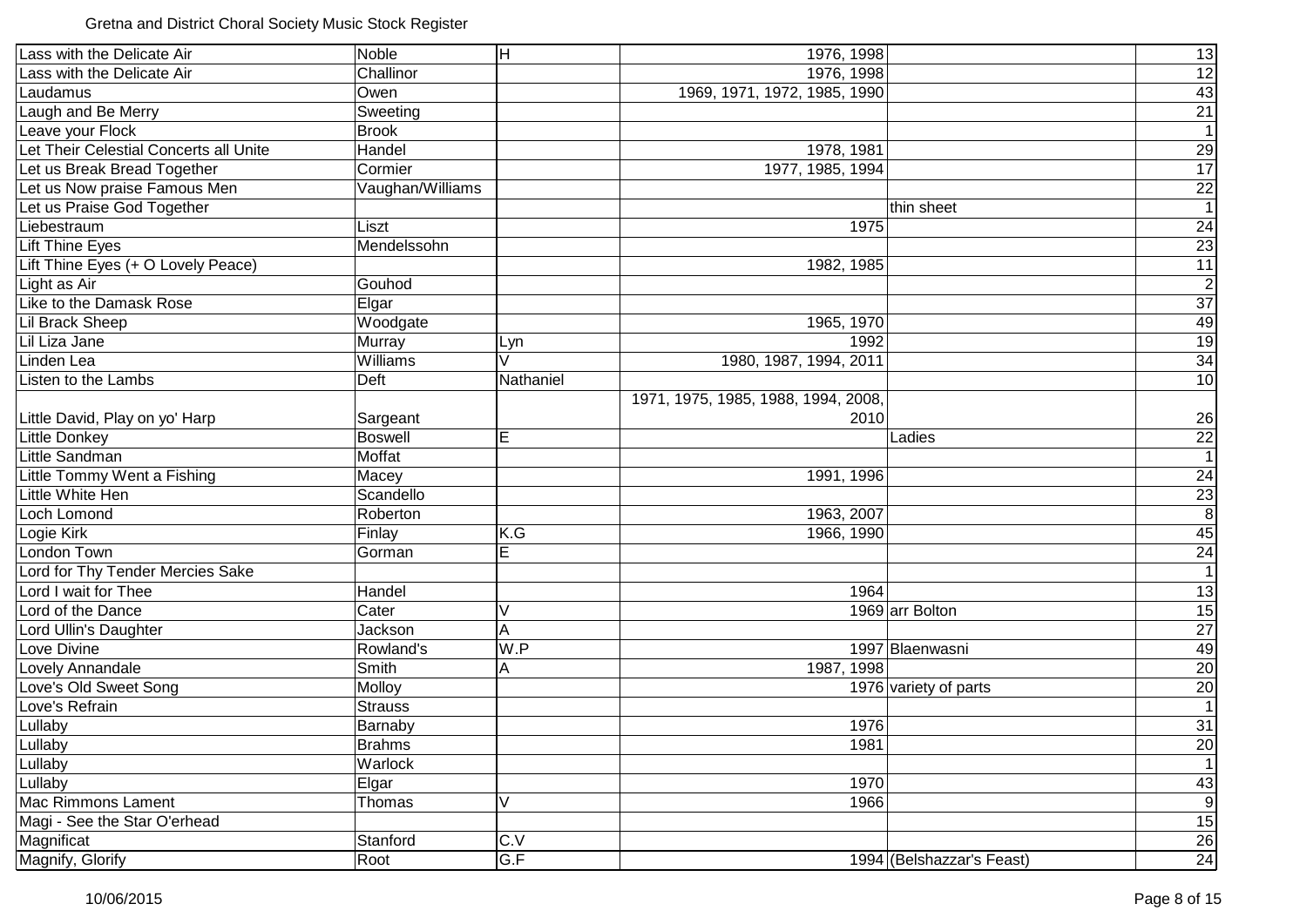| <b>Make Believe</b>              | Kern          |           | 1990                   |                      | 12              |
|----------------------------------|---------------|-----------|------------------------|----------------------|-----------------|
| Many a New Day                   | Rodgers       |           | 1988, 1996             |                      | 21              |
| March of the Cameron Men         | Sneddon       |           | 1996                   |                      | 16              |
| Marie's Wedding                  |               |           |                        |                      | $\mathbf{2}$    |
| <b>Mary Ambree</b>               |               |           |                        | Trad                 | $\overline{1}$  |
| Mary had a Baby & De Virgin Mary | Sargeant      | M         |                        |                      | 30 <sub>o</sub> |
| Mary in a Blue Gown              | Longmire      |           | 1963                   |                      | 26              |
| Mary, Meek & Lowly               |               |           |                        |                      | 31              |
| Masters in the Hall              | Willcocks     | D         |                        |                      | 10              |
| Matona, Lovely Maiden            | Lasso         | Orlando d | 1973                   |                      | 17              |
| May Morning                      | McCleary      |           |                        | Ladies               | 16              |
| Memory                           | Webber        | A. Lloyd  | 1987, 1992             |                      | 21              |
| <b>Merry Christmas</b>           | Worrell       | Α         |                        | Trad                 | 36              |
| Merry Widow                      | Lehar         |           |                        | 1995 Concert Version | $\overline{21}$ |
| <b>Morte Criste</b>              | Jones         | Emrys     |                        | Men                  | $\overline{6}$  |
| <b>Mexican Hat Dance</b>         | Mitchell      | G         | 1986, 1993             |                      | 26              |
| Mice & Men                       | Roberton      |           | 1976, 1990, 1993       |                      | 39              |
| Miserere                         | Verdi         |           | 1964, 1974             |                      | $\frac{34}{7}$  |
| <b>Misty Isle</b>                | Roberton      |           | 1965, 2007             |                      |                 |
| <b>Moon River</b>                | Mansini       |           | 1978, 1991, 1996       |                      | $\frac{24}{7}$  |
| Mull of Kintyre                  | McCartney     |           | 2000                   |                      |                 |
| My Bonnie Lass She Smileth       |               |           |                        |                      | 1               |
| My Delight and Thy Delight       | Parry         |           | 2001                   |                      | 11              |
| My Fair Lady                     | Loewe         |           |                        | 1994 Medley          |                 |
| My God My Father                 | Mascagni      |           | 1965                   |                      | $\frac{22}{27}$ |
| My Home                          |               |           | 1985, 2007             |                      | 26              |
| My Lady Green sleeves            | Geehl         |           |                        | Ladies               | 22              |
| My Little Pretty One             | Shaw          | G         |                        |                      | 19              |
| My Love Dwelt in a Northern Land | Elgar         |           | 2001                   |                      | $\vert 4 \vert$ |
| My Love is like a Red, Red Rose  | Findlay       |           | 1969, 1975, 1991, 1992 |                      | 26              |
| My Love is like a Red, Red Rose  | Cashmore      |           | 1969, 1975, 1991, 1992 |                      | 12              |
| My Love is like a Red, Red Rose  | <b>Bartok</b> |           | 1969, 1975, 1991, 1992 |                      | 30 <sub>o</sub> |
| My Lovely Celia                  | Thiemann      |           |                        |                      | $\overline{5}$  |
| My Love's an Arbutus             | Stanford      |           | 1976, 1989             |                      | 33              |
| My Soul There is a Country       | Parry         |           |                        |                      | 25              |
| My Spirit Sang all Day           | Finzi         | G         | 1972                   |                      | 55              |
| Myfanway                         | Parry         |           | 1990, 1999 Men         |                      | 11              |
| <b>Nativity Carol</b>            | Rutter        |           |                        |                      | $\vert 4 \vert$ |
| Naughty May                      | Markham-Loe   | Е         |                        |                      | 23              |
| Nazareth                         | Gounod        |           |                        |                      | $\overline{21}$ |
| Negro Dirge                      | Roberton      |           |                        |                      | 23              |
| Never Weather-Beaten Sail        | Parry         |           |                        |                      | $\overline{32}$ |
| Night of the Star                | Sewell        | . I       |                        |                      | $\overline{2}$  |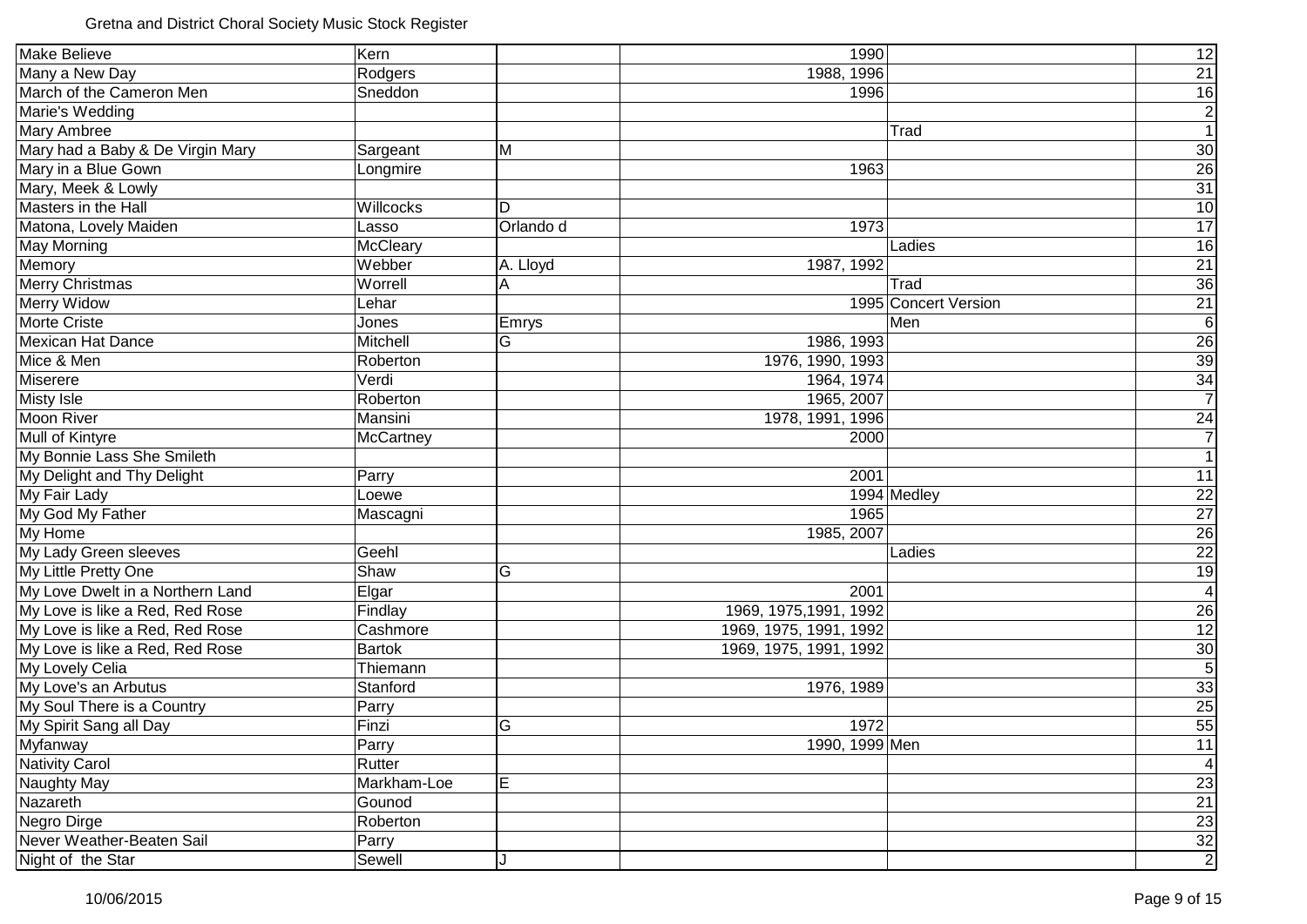Gretna and District Choral Society Music Stock Register

| Nobody Knows the Trouble I see     | Mansfield        | P.S            | 1987, 1980             |                       | $\overline{37}$                 |
|------------------------------------|------------------|----------------|------------------------|-----------------------|---------------------------------|
| Non Nobis, Dominie                 | Quiltere         |                | 1971, 1981             |                       | 31                              |
| Now Every Tree Renews              | Weelkes          | Thomas         |                        |                       | $\overline{6}$                  |
| Now is the Month of Maying         | Morley           |                |                        |                       | $\overline{16}$                 |
| Now Tramp O'er Moss and Fell       | <b>Bishop</b>    |                | 1966, 1974             |                       | 36                              |
| Nun's Chorus                       | Rapley           | Felton         | 1968, 1982, 1987, 1993 |                       | $\overline{27}$                 |
| O Brother Man                      | Roberton         |                |                        |                       | $\overline{3}$                  |
| O Can Ye Sew Cushions              | <b>Bartok</b>    | Granville      | 2008                   |                       | $\overline{17}$                 |
| O Come All Ye Faithfull            | Boughton         | $\mathsf{R}$   |                        |                       | 17                              |
| O Come, Let us Worship             | Mendelssohn      |                |                        |                       | $\mathbf{1}$                    |
| O Holy Night                       | Adam             |                |                        |                       | 15                              |
| O Little One                       | Ibid             |                |                        |                       |                                 |
| O Little Town of Bethlehem         | Chapman          |                |                        | 4pt                   | $\frac{24}{2}$                  |
| O Lovely Heart                     | Roberton         |                |                        |                       | $\overline{12}$                 |
| O Lovely Night                     | Ronald           |                | 1967, 1976             |                       | $\overline{38}$                 |
| O Music Sweet                      | Puereul          | P              | 1966                   |                       | $\overline{31}$                 |
| O No John                          | Thiemann         |                |                        |                       | 16                              |
| O Peaceful England                 | German           | E              | 1996                   |                       |                                 |
| O Rejoice that the Lord has Arisen | Mascagni         |                | 1965, 1980, 2000, 2002 |                       | $\frac{22}{16}$                 |
| O Saviour of the World             | Goss             |                |                        |                       |                                 |
| Oh Dear What Can the Matter Be     | <b>Bartok</b>    | G              |                        |                       | $\frac{3}{2}$                   |
| Oh Happy Eyes                      | Elgar            |                |                        |                       |                                 |
| Oh Peter Go Ring Dem Bells         | Mansfield        | P.J            | 2000                   |                       | 12                              |
| Oh, Susanna                        |                  |                | 1995                   |                       | $\overline{23}$                 |
| Oh, What a Beautiful Morning       | Rogers           |                |                        | 1988, 1996 (Oklahoma) | $\overline{26}$                 |
| Oklahoma                           | Rogers           |                | 1988, 1996             |                       | 17                              |
| Old 124th                          |                  |                |                        |                       | 16                              |
| Old McDonald had a Farm            | Mitchell         | G              | 2010                   |                       | $\overline{1}$                  |
| On Jordan's Bank                   | <b>Bruch</b>     | Max            |                        |                       | 16                              |
| On Slumber Tree                    | <b>Brook</b>     | Harry          |                        |                       | $\overline{6}$                  |
| Orpheus with his Lute              | Sullivan         |                |                        |                       | $\overline{5}$                  |
| Our Murmurs Have Their Music Too   | Clark            | Κ              | 1977                   |                       | 33                              |
| Over The Waves                     | Lawton           | F Vaughan      | 1977                   |                       | 16                              |
| Pack, Clouds Away                  | Jacob            | Gordon         | 1969                   |                       | $\frac{30}{25}$ $\frac{25}{37}$ |
| Panis Angelicus                    | Franck           | $\mathsf{C}$   | 1987                   |                       |                                 |
| Passing By                         | Purcell          |                | 1967, 1981, 1993       |                       |                                 |
| Peaceful Western Wind              | Stanford         |                |                        | Ladies                | $\frac{13}{7}$                  |
| Pedro the Fisherman                | Davies           | H Parr.        | 1995 Men               |                       |                                 |
| Penny Lane                         | Lennon/McCartney |                | 1978                   |                       | $\overline{23}$                 |
| Pick a Ball O'Cotton               | Gardner          | $\overline{M}$ | 1978, 1982, 1985, 1992 |                       | 41                              |
| Pilgrim's Chorus                   | Wagner           |                | 1985, 1988, 1998, 1993 |                       | 30 <sub>o</sub>                 |
| Pipe the Music, Beat the Drum      | Roberton         |                | 2000                   |                       | 18                              |
| Pipes of Pan                       |                  |                |                        |                       | $\overline{1}$                  |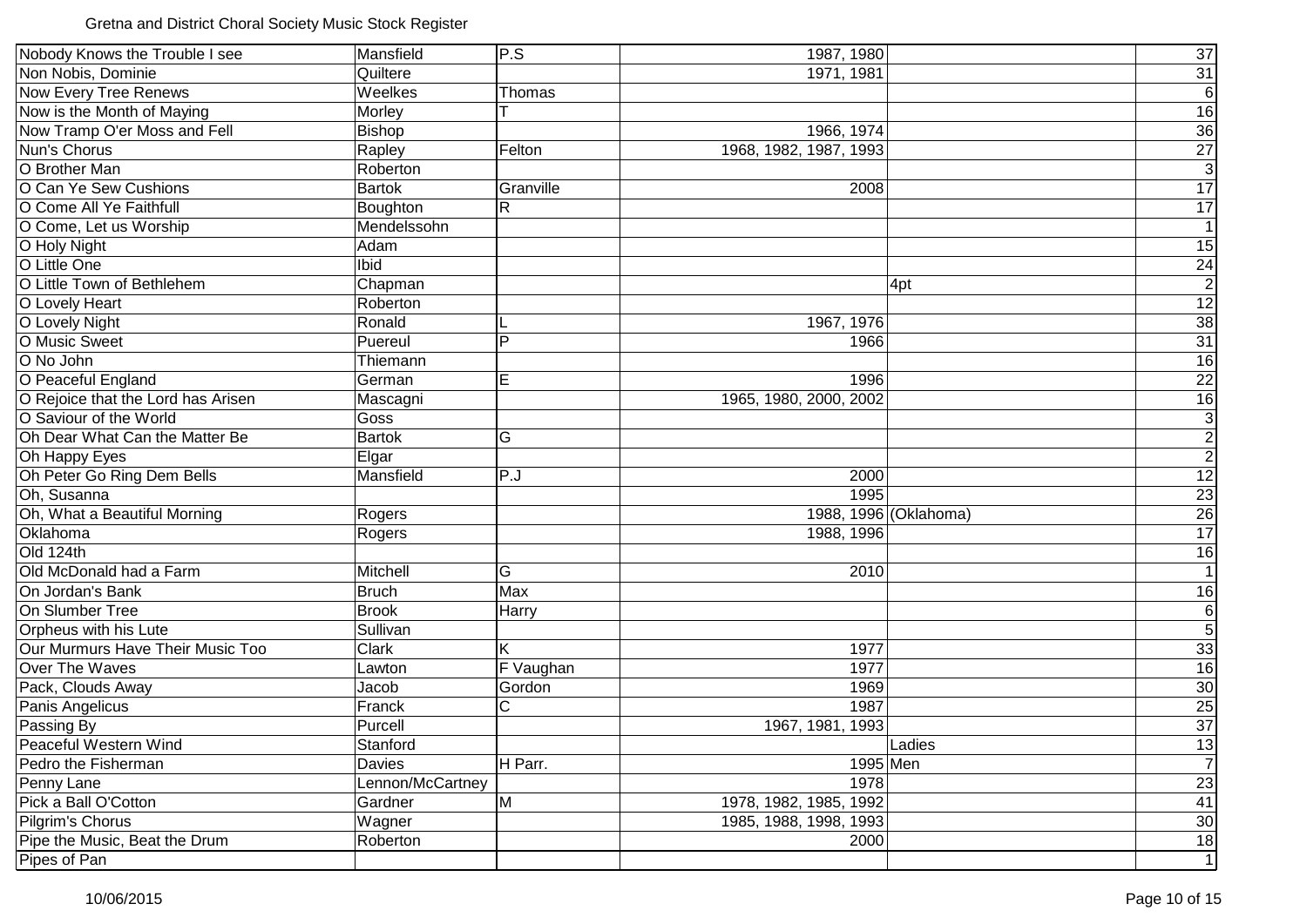| Poeme                           | Fibich              |                         | 1970, 1987, 1996            |                    | 26              |
|---------------------------------|---------------------|-------------------------|-----------------------------|--------------------|-----------------|
| Post Horn                       | Koenig              |                         | 1972, 1989, 1999 on H Geehl |                    | $\overline{28}$ |
| Praise Him                      | <b>Dyack</b>        |                         |                             |                    | 31              |
| <b>Praise My Soul</b>           |                     |                         |                             |                    | 1               |
| Psalm 150                       | Franck              | C                       |                             | on H.A. Chambers   | 35              |
| Psalm 810                       | Stanford            |                         |                             |                    | 11              |
| Putting on the Style            | Gardner             |                         | 1965                        |                    | 31              |
| Quelle Est Cette Odeur Agreable | Willcocks           | D                       |                             |                    | 24              |
| Quick, We have but a Second     | Stanford            |                         |                             |                    | 34              |
| Quodlubet                       | <b>Davies</b>       | C. Thorpe               | 1972                        |                    | $\overline{33}$ |
| Ragtime Carol                   | <b>Hewitt/Bloer</b> |                         |                             |                    | 18              |
| Rejoice and Be Merry            | Jacques             | R                       |                             |                    | 31              |
| Rejoice in the Lord Always      | Purcell             |                         |                             | <b>Watkin Shaw</b> | 33              |
| <b>Riff Song</b>                | Romberg             | S                       |                             | 1996 Men only      | $\overline{6}$  |
| <b>Rocking Carol</b>            | Cavol               | Czech                   |                             | Wilcox             | $\overline{5}$  |
| Rolling Down to Rio             | Gorman              | E                       | 1963, 1973, 1988            |                    | 39              |
| Rose of Tralee                  | <b>Bell</b>         |                         |                             |                    | $\overline{6}$  |
| Rudolf the Red Nosed Reindeer   | <b>Marks</b>        | J                       |                             |                    | $\overline{12}$ |
| Sands of Dee                    | McForran            |                         | 1968                        |                    | <b>25</b>       |
| <b>Scotland Yet</b>             | Wyllie              |                         | 1966, 1997                  |                    | 18              |
| Scots Wha Hae                   | Davies              | Thorpe                  | 1976, 1992                  |                    | 29              |
| Sea Sorrow                      | <b>Bartok</b>       |                         | 1964                        |                    | 16              |
| Send Out thy Light              |                     |                         |                             |                    | 1               |
| Serenade                        | Schubert            |                         | 1964                        |                    | 19              |
| Serenade                        | Elgar               |                         | 1968                        |                    | 61              |
| <b>Seventy Six Trombones</b>    | Wilson              |                         |                             | 1997 ar Stickles   | 15              |
| Shenandoah                      | James               | E b                     | 1997, 1981, 1989, 1993      |                    | 40              |
| Shepherd's Cradle Song          | Wicgenlied          |                         |                             |                    | 19              |
| Shepherd's Rondel               | Rowley              |                         |                             | Ladies             | 16              |
| She's Like The Swallow          | Chapman             |                         |                             | Ladies             | 29              |
| Should Auld Acquaintance        | Mitchell            |                         | 1964                        |                    | 33              |
| Showboat Medley                 | Keyn                |                         | 1993, 1999                  |                    | 14              |
| Silence Distawrwdd              | Morgan              | J                       | 1966 Lloyd                  |                    | 31              |
| <b>Silent Night</b>             | Chapman             |                         |                             |                    | 28              |
| <b>Silent Strings</b>           | <b>Bartok</b>       |                         |                             | Ladies             | $\overline{18}$ |
| Silent Worship                  | Handel              |                         |                             |                    | 24              |
| <b>Silver Bells</b>             | White               |                         |                             |                    | 24              |
| Simple Gifts                    | Copland             | Aaron                   |                             |                    | 29              |
| Since First I saw your Face     | Ford                | Thos                    | 1980                        |                    | 34              |
| Sing a Song of Sixpence         | <b>Diack</b>        | J.M                     |                             | $1999$ Ladies      | 11              |
| <b>Sir Christemas</b>           | Mathias             | $\overline{\mathsf{W}}$ |                             |                    | 26              |
| Siyahambra                      |                     |                         | 1999                        |                    | 13              |
| <b>Skye Boat Song</b>           | Bell                | J                       | 1987                        |                    | 23              |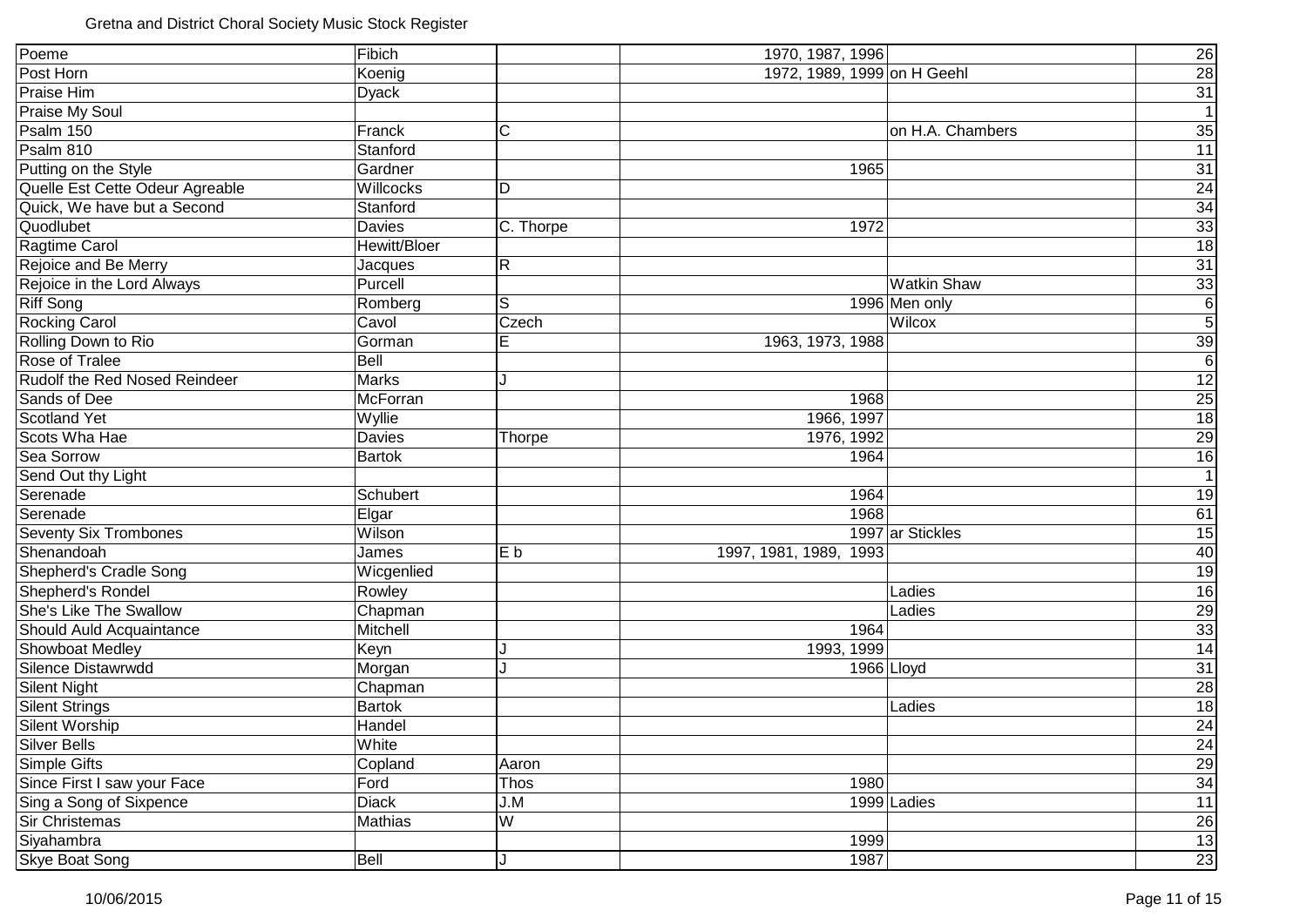| Sledburn Fair                      | Armstrong - Gibbs |           | 2001                                |                       | 13                                             |
|------------------------------------|-------------------|-----------|-------------------------------------|-----------------------|------------------------------------------------|
| Sleep Gentle Lady                  | Bishop            | HR        |                                     |                       | $\frac{38}{1}$                                 |
| Sleeping                           | German            | E         |                                     |                       |                                                |
| <b>Sleepy Time Bach</b>            |                   |           | 2010                                |                       | $\overline{11}$                                |
| Softly Falls the Shades of Evening | Hatton            | J.L       | 1990                                |                       | $\overline{36}$                                |
| Someday I'll Find You              | Coward            | N         |                                     |                       | $\overline{6}$                                 |
| Song of the King's Men             | <b>Dunhill</b>    | т         |                                     |                       | $\overline{3}$                                 |
| Soul of the World                  | Purcell           |           |                                     | 1973 Gwynn publishing | $\overline{35}$                                |
| Soul of the World                  | Novello           |           | 1973                                |                       | 19                                             |
| Sound of Music - Choral Selection  | Rogers            |           | 1991, 2000                          |                       | $\overline{13}$                                |
| Sound Sleep                        | Williams          | V         |                                     |                       | 18                                             |
| Sound Ye Trumpets                  | Clark             | Jeremiah  | 1972, 1995                          |                       | $\overline{25}$                                |
|                                    |                   |           | 1972, 1974, 1986, 1977, 1989, 1993, |                       |                                                |
| Speed your Journey                 | Verdi             |           | 1998                                |                       |                                                |
| Spring                             | Benjamin          | Α         |                                     |                       | $\frac{33}{27}$                                |
| <b>Spring Comes Laughing</b>       | <b>Back</b>       |           |                                     |                       |                                                |
| Sr. David's                        | LeFleming         | C         |                                     |                       |                                                |
| <b>Steal Away</b>                  | Mansfield         | P.J.      | 1988, 1995, 2000                    |                       | $\frac{19}{16}$<br>$\frac{24}{28}$             |
| Stracathro                         | Roberton          |           | 1963, 1999                          |                       |                                                |
| Strike the Lyre                    | Cooke             |           |                                     | ar Stone              | 1                                              |
| Summer Holiday                     | Unison            |           | 2011                                |                       | $\overline{1}$                                 |
| Summer is Gone                     | Taylor            | Coleridge | 2001                                |                       | 16                                             |
| Summer's Return                    | Rowley            |           |                                     |                       | $\overline{9}$                                 |
| Summertime                         | Gershwin          |           | 1978, 1982, 1987, 1989, 2011        |                       | 30                                             |
| <b>Sunset Poem</b>                 | Troyte            |           | 1991                                |                       | $\frac{22}{23}$                                |
| Swansea Town                       | Holst             |           | 1967, 2001, 2008                    |                       |                                                |
| Sweet and Low                      | Barnby            |           | 1975, 1997                          |                       | 16                                             |
| Sweet Day, So Cool                 | <b>Bairstow</b>   |           |                                     |                       | $\overline{2}$                                 |
| <b>Sweet Suffolk Owl</b>           | Vautor            | Т         |                                     |                       | $\overline{18}$                                |
| <b>Swing Low Sweet Chariot</b>     | Mansfield         |           | 1973, 1987, 1981, 1998              |                       | $\frac{22}{1}$                                 |
| Te Deum Laudamus                   | Smart             |           |                                     |                       |                                                |
| Tell me, Pretty Maiden             | Dexter            |           | 1978, 1986, 1991                    |                       |                                                |
| <b>Tell Out My Soul</b>            | Greatovex         |           |                                     |                       | $\frac{28}{19}$ $\frac{19}{28}$ $\frac{20}{1}$ |
| Thanks be to God                   | Dickson           |           | 1969, 1970, 1974                    |                       |                                                |
| The Ash Grove                      | Dunhill           |           |                                     |                       |                                                |
| The Ballad of Yarrow               | Roberton          |           |                                     | 2 part ladies         |                                                |
| The Bees Wedding                   |                   |           | 1970                                |                       | 36                                             |
| The Bell Chorus                    | Cauallo           | Leon      |                                     | 1971 ar Mansfield     | 34                                             |
| The Bells                          | Lahec             | H         | 1969                                |                       | 54                                             |
| The Bells of Shandon               | Roberton          |           | 1965                                |                       | 30                                             |
| The Best of Rooms                  | Henvick           |           |                                     | 2 part                | $\overline{1}$                                 |
| The Broken Ring                    | Gluek             |           | 1980, 1986 ar Loue                  |                       | $\overline{22}$                                |
| The Cachucha                       | Sullivan          |           | 1991, 1996                          |                       | 26                                             |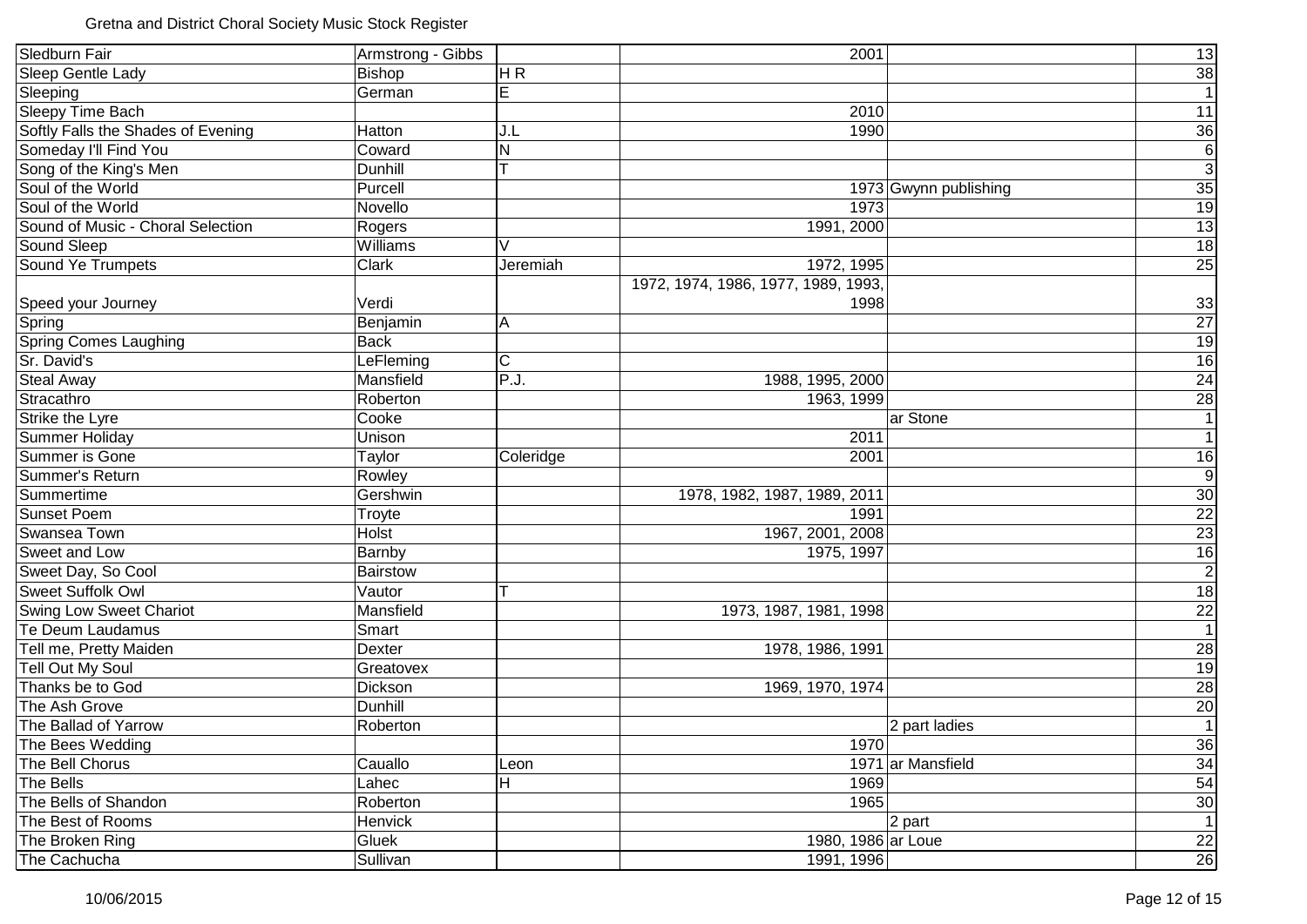| The Campbell's are Coming                  | Mansfield         |                         |                        |                                      | 17                  |
|--------------------------------------------|-------------------|-------------------------|------------------------|--------------------------------------|---------------------|
| The Chester Carol                          |                   |                         |                        | Nuns of St Mary                      | 27                  |
| The Cuckoo, The Nightingale and The Donkey | Mahler            |                         |                        | The Triumph of Intelled/2 female vol | 1                   |
| The Dam Busters                            | Coates            | Е                       | 1998                   |                                      | 22                  |
| The Dance                                  | Elgar             |                         | 1969                   |                                      | 45                  |
| The Dear Little Shamrock                   | Bell              |                         |                        |                                      | $\mathbf{2}$        |
| The Death of Trenas                        | <b>Brahms</b>     |                         |                        | Ladies                               | $\overline{\omega}$ |
| The Dei'ls Awa' Wi' The Excisoman          |                   |                         |                        | arr T. Johnson                       | 11                  |
| The Dove                                   | Thiemann          | E                       |                        | Ladies                               | $\overline{7}$      |
| The Echo (O la, o che buon e^co)           |                   |                         | 1980                   |                                      | 51                  |
| The End of the Road                        | <b>Clements</b>   |                         | 1978, 1997             |                                      | 24                  |
| The Fisherman                              | Congreve          |                         |                        |                                      | $\overline{29}$     |
| The Fishermen of England                   | Davies            | Montague                | 1990, 1995             |                                      | 43                  |
| The First Nowell                           |                   |                         |                        |                                      | $\overline{3}$      |
| The Flight of the Swallows                 | Armstrong - Gibbs | C                       |                        | Ladies                               | $\frac{32}{1}$      |
| The Flowers of Edinburgh                   | Finlan            |                         |                        | 2 part                               |                     |
| The Flowers of the Forest                  | Hately            | W                       |                        |                                      |                     |
| The Gadner                                 | <b>Brahms</b>     |                         |                        | Ladies                               | $\frac{25}{2}$      |
| The Galway Piper                           | Fletcher          | P                       |                        | Ladies                               | 1                   |
| The Gentle Maiden                          | Bayford           |                         | 1996                   |                                      | 28                  |
| The Gentle Maiden                          | Thiemann          |                         | 1963                   |                                      | 17                  |
| The Heavens are Telling                    | Haydn             |                         | 1975, 1998             |                                      | 19                  |
| The Hump-Backed Fiddler                    | <b>Brahms</b>     |                         |                        |                                      | 30                  |
| The Infant King                            | Peltman           |                         |                        |                                      | 42                  |
| The Long Day Closes                        | Sullivan          |                         | 1968, 1977, 1982, 1992 |                                      | 52                  |
| The Lord is Loving                         |                   |                         |                        |                                      | $\overline{1}$      |
| The Lord is my Shepherd                    | Gover             | G                       |                        | $1973$ S.A.T.B                       | 38                  |
| The Lord is my Shepherd                    | Schubert          |                         | 1975, 1981, 1986       |                                      | 25                  |
| The Lord's Prayer                          | Malotte           |                         | 1967                   |                                      | 25                  |
| The Lost Chord                             | Sullivan          |                         | 1974, 1981, 1992       |                                      | 29                  |
| The Maiden                                 | <b>Brahms</b>     |                         | 1970                   |                                      | 41                  |
| The Nightingale                            | Stone             | $\overline{\mathsf{N}}$ |                        | Ladies                               | $\overline{7}$      |
| The Old Woman                              | Roberton          |                         | 1969 Men               |                                      | 12                  |
| The Queen's Marys                          | Roberton          |                         |                        | 1991 Ladies                          | 18                  |
| The Radiant Morn Hath Passed Away          | Woodward          |                         |                        |                                      | 1                   |
| The Road to the Isles                      | Rowley            |                         | 1971, 1986, 1995 Arch  |                                      | 31                  |
| The Shower                                 | Elgar             |                         | 1964, 1977             |                                      | 57                  |
| The Silly Flea                             | Blyton            | Cary                    | 1967                   |                                      | 27                  |
| The Silver Birch                           | Alexandnov        |                         |                        |                                      | 33                  |
| The Silver Swan                            | Gibbons           |                         | 1966                   |                                      | 30                  |
| The Sleigh                                 |                   |                         | 2011                   |                                      | $\mathbf{2}$        |
| The Snow                                   | Elgar             |                         |                        |                                      | 1                   |
| The Snow                                   | Elgar             |                         | 2011                   |                                      | 3 <sup>1</sup>      |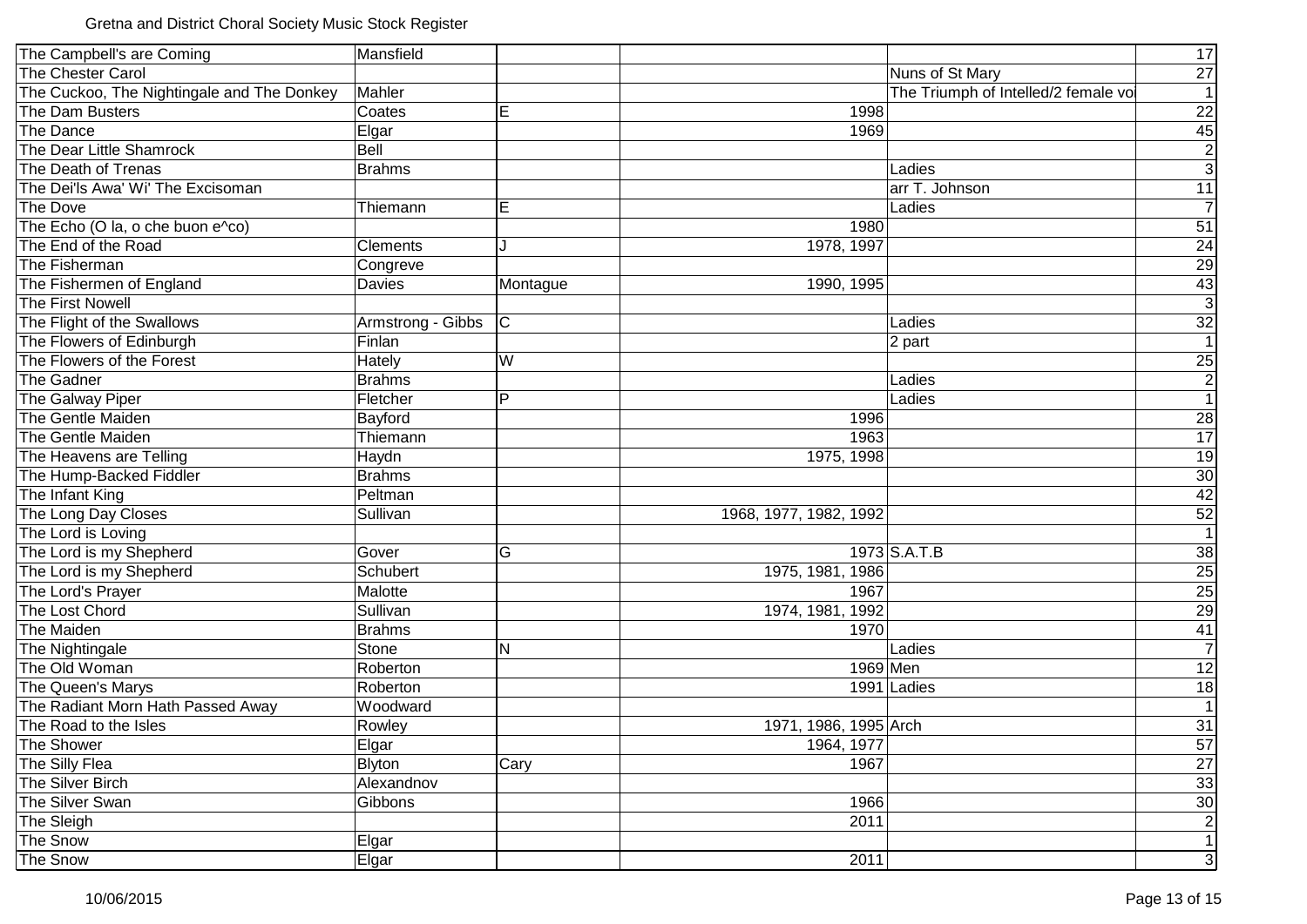| The Stars Watch High                | Johnson         |                         |                        |                   | 19              |
|-------------------------------------|-----------------|-------------------------|------------------------|-------------------|-----------------|
| The Turtle Dove                     | Williams        | V                       |                        |                   | $\mathbf{2}$    |
| The Two Roses                       | Werner          |                         | 1991                   |                   | $\vert 4 \vert$ |
| The Vagabond                        | Williams        | V                       |                        |                   | 1               |
| The Violet                          | Scarlatti       |                         |                        | Ladies            | 11              |
| The Way You Look Tonight            | Kern            |                         | 1990                   |                   | 12              |
| The Way You Look Tonight            |                 |                         | 2011                   |                   | 12              |
| The Winter, It is Past              | <b>Bainton</b>  |                         |                        |                   | $\overline{4}$  |
| The Witch                           | Stanford        |                         |                        |                   | 29              |
| There is no Death                   | O'Hara          |                         |                        |                   | 35              |
| There was a Lad Born in Kyle        | Archer          | F                       | 1976, 1992             |                   | $\overline{28}$ |
| This have I done her my True Love   | Holst           |                         |                        |                   | $\overline{1}$  |
| This is Sweet Music Here            | Cartwright      |                         |                        |                   | 17              |
| This Life is Jolly O                | <b>Bruce</b>    |                         |                        |                   | 24              |
| This Nearly Was Mine                | Rogers          |                         | 1976, 1981, 1986, 1989 |                   | 33              |
| This Quiet Night                    | Hayden-wood     |                         | 1965                   |                   | $\overline{29}$ |
| This Sweet and Merry Month of May   | <b>Byrd</b>     |                         |                        |                   | 14              |
| <b>Thou Gavest</b>                  | Hughes          | $\overline{\mathsf{R}}$ | 1972                   |                   | 17              |
| Thou must Leave Thy Lowly Dwelling  | Berlioz         |                         |                        |                   | 25              |
| Thou Wilt Keep him in Perfect Peace | Wesley          | S                       |                        |                   |                 |
| Thyrsis, Sleepest Thou              | <b>Bennett</b>  |                         |                        |                   | $\frac{22}{5}$  |
| To a Wild Rose                      | <b>McDowell</b> | E                       |                        |                   | 12              |
| To Celia (Drink to me Only)         | Thiemann        |                         |                        |                   | 12              |
| <b>To Daffodils</b>                 | Judd            |                         |                        | Ladies            | $\bf 8$         |
| To Daffodils                        | Quilter         |                         | 2011                   |                   | <u>ပ</u>        |
| To Music                            | Dyson           |                         |                        | Stanford (Ladies) | 20              |
| Tommy's Gone to Ilo                 | Deguive         |                         | 1965                   |                   | 29              |
| <b>Torches</b>                      | Joubert         |                         |                        |                   | 17              |
| <b>Trees</b>                        | Rasbach         |                         | 1965, 1981, 2011       |                   | 29              |
| Tumbalalaika                        | DeCormier       |                         | 1972, 1989, 1990, 1996 |                   | 40              |
| Turn Ye To Me                       | Mansfield       |                         | 1985, 1999, 2007       |                   | 10              |
| U-bhi-a -bhi                        | McConnochie     |                         |                        |                   | $\bf{8}$        |
| <b>Uist Tramping Song</b>           | Roberton        |                         | 1999                   |                   | $\overline{9}$  |
| Urchin's Dance                      | Hatton          | J.L                     | 1977                   |                   | 24              |
| Venetian's Song                     | Tosti           |                         | 1965                   |                   | 26              |
| <b>Viking Cradle Song</b>           |                 |                         |                        |                   | $\overline{1}$  |
| <b>Viking's Song</b>                | Taylor          | Coleridge               | 1970                   |                   | 38              |
| Vineta                              | <b>Brahms</b>   |                         |                        |                   | 37              |
| Virgin's Slumber Song               | Roger/Beckers   |                         |                        | Ladies            | 21              |
| <b>Wake Miss Lindy</b>              | Warner/Colby    |                         | 1982                   |                   | $\overline{22}$ |
| <b>Waken Lords and Ladies</b>       | Smart           |                         |                        |                   | 14              |
| Walking in the Air                  | <b>Blake</b>    | H                       |                        |                   | 14              |
| Waltz of my Heart                   | Novello         |                         | 1992                   |                   | 14              |